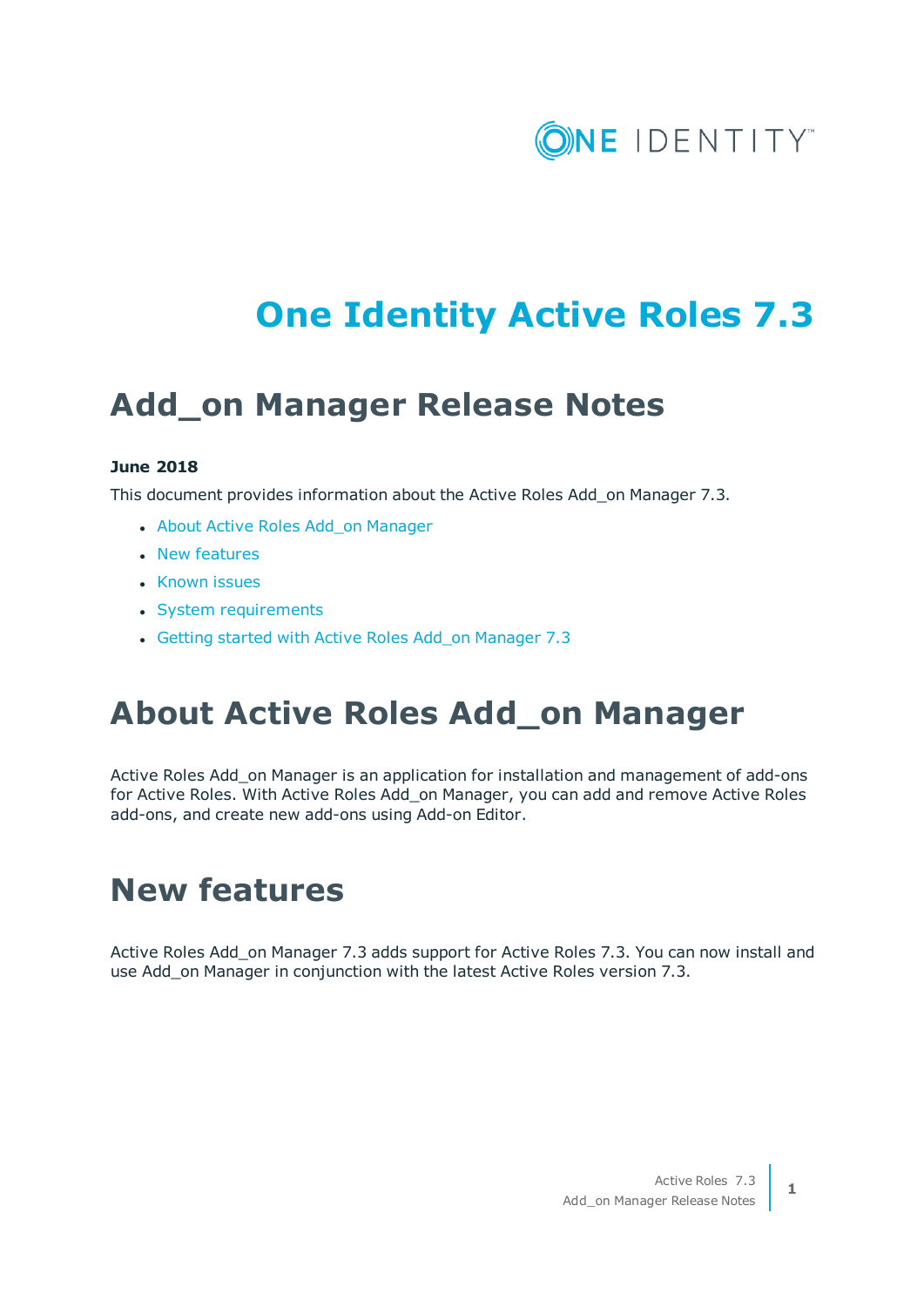# <span id="page-1-0"></span>**Known issues**

The following is a list of issues known to exist at the time of Active Roles Add\_on Manager 7.3 release.

#### **Table 1: Known issues**

| <b>Known Issue</b>                                                                                                                                                                                                                             | <b>Defect</b><br><b>ID</b> |  |  |  |
|------------------------------------------------------------------------------------------------------------------------------------------------------------------------------------------------------------------------------------------------|----------------------------|--|--|--|
| After you install an add-on that creates Web Interface customization items,<br>you may encounter the following issue: the Web Interface does not display<br>customization items created by the add-on.                                         |                            |  |  |  |
| Workaround                                                                                                                                                                                                                                     |                            |  |  |  |
| Click the Reload command in the Web Interface.                                                                                                                                                                                                 |                            |  |  |  |
| After you install an add-on that creates a virtual attribute, you may encounter<br>the following issue: the virtual attribute is not displayed in the <b>Advanced</b><br>Properties dialog box of an object.                                   |                            |  |  |  |
| Workaround                                                                                                                                                                                                                                     |                            |  |  |  |
| Reconnect to the Administration Service after you install the add-on.                                                                                                                                                                          |                            |  |  |  |
| After you install an add-on that creates a virtual attribute and a Web Interface<br>180524<br>customization item that uses this virtual attribute, you may encounter an<br>error when opening a Web Interface site.                            |                            |  |  |  |
| Workaround                                                                                                                                                                                                                                     |                            |  |  |  |
| Restart Internet Information Services (IIS) on the Web server running the<br>Web Interface (for example, by entering the iisreset command at a command<br>prompt).                                                                             |                            |  |  |  |
| If there is a replication group in your Active Roles environment, do the<br>following:                                                                                                                                                         |                            |  |  |  |
| 1. After the changes are propagated to all replication partners, click the<br><b>Reload</b> command in the Web Interface.                                                                                                                      |                            |  |  |  |
| If the Web Interface does not open, enter the following in the address<br>bar of your browser to reload the Web Interface:<br><site url="">/customization/metadata-<br/>Reload.aspx?ReloadFromWorkingCopy=1</site>                             |                            |  |  |  |
| 2. After the changes are propagated to all replication partners, restart<br>Internet Information Services (IIS) on the Web server running the Web<br>Interface (for example, by entering the iisreset command at a<br>command prompt).         |                            |  |  |  |
| When you use Add-on Manager to uninstall an add-on, you may encounter the<br>following error: "Object 'objectDN' was not found." This error may occur when<br>the add-on modifies an existing object during installation, and then this object |                            |  |  |  |

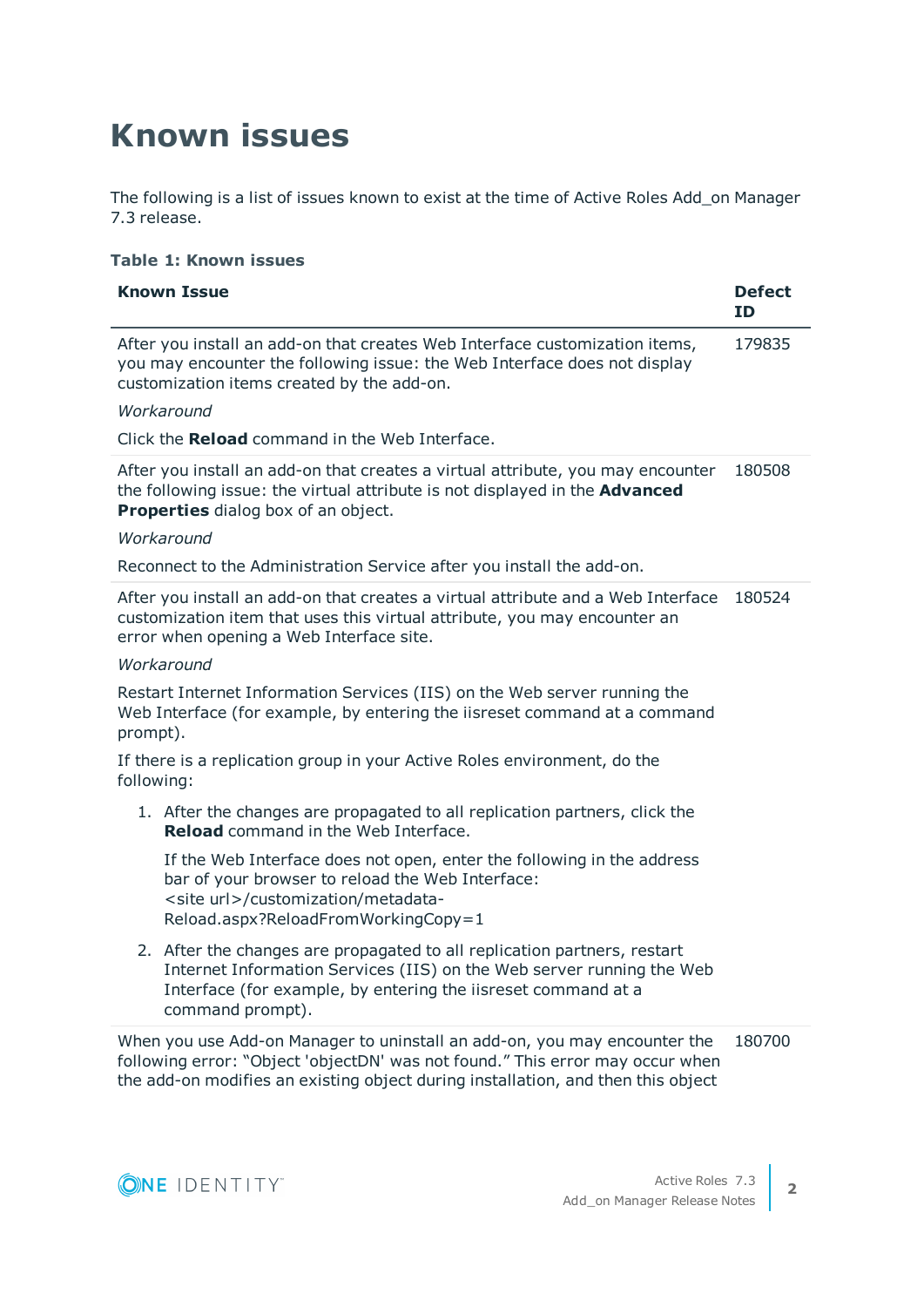| <b>Known Issue</b> |   |                                                                                                                                                                                                                                                                                                                                                                                                                  | <b>Defect</b><br>ID |
|--------------------|---|------------------------------------------------------------------------------------------------------------------------------------------------------------------------------------------------------------------------------------------------------------------------------------------------------------------------------------------------------------------------------------------------------------------|---------------------|
|                    |   | is deleted by a user after the add-on has been installed.                                                                                                                                                                                                                                                                                                                                                        |                     |
| Workaround         |   |                                                                                                                                                                                                                                                                                                                                                                                                                  |                     |
|                    |   | Uninstall the add-on from the command line using the /ForceUninstall<br>parameter. For example: AddOnManager.exe /UninstallAddon<br>/AddonName:"My Addon" /ForceUninstall /Service:"servicename"<br>/User:"Domain\User" /Password:"password"                                                                                                                                                                     |                     |
| Workaround         |   | After you uninstall an add-on that creates a virtual attribute and a Web<br>Interface customization item that uses that virtual attribute, you may<br>encounter the following behavior in the Web Interface: The Web Interface<br>customization item created by the add-on is not removed. You may also<br>encounter the following error in the Web Interface: "An error occurred during<br>the last operation." | 180721              |
|                    |   | Use the following steps to resolve this issue:                                                                                                                                                                                                                                                                                                                                                                   |                     |
|                    |   |                                                                                                                                                                                                                                                                                                                                                                                                                  |                     |
|                    |   | 1. Click the Reload command in the Web Interface.<br>If the Web Interface does not open, enter the following URL in the<br>address bar of your browser to reload the Web Interface: < site<br>url>/customization/metadata-Reload.aspx?ReloadFromWorkingCopy=1                                                                                                                                                    |                     |
|                    | 0 | IMPORTANT: If there is a replication group in your Active Roles<br>environment, reload the Web Interface only after the changes are<br>propagated to all replication partners.                                                                                                                                                                                                                                   |                     |
|                    |   | 2. Restart Internet Information Services (IIS) on the Web server running<br>the Web Interface (for example, by entering the iisreset command at<br>a command prompt).                                                                                                                                                                                                                                            |                     |
|                    | 0 | IMPORTANT: If there is a replication group in your Active Roles<br>environment, restart IIS only after the changes are propagated to<br>all replication partners.                                                                                                                                                                                                                                                |                     |
|                    |   | After you install an add-on that creates Web Interface customization items,<br>you may encounter the following behavior in the Web Interface: The Web<br>Interface customization items created by the add-on are not displayed. This<br>issue may occur if you provide incorrect user name and password for<br>reloading Web Interface sites.                                                                    | 180808              |
| Workaround         |   |                                                                                                                                                                                                                                                                                                                                                                                                                  |                     |
|                    |   | Click the Reload command in the Web Interface.                                                                                                                                                                                                                                                                                                                                                                   |                     |
|                    |   | When you install Add-on Manager from the command line, you may encounter<br>the following error: "Command line option syntax error. Type Command /? for<br>Help." This error may occur if one or several parameters of the command                                                                                                                                                                               | 183252              |

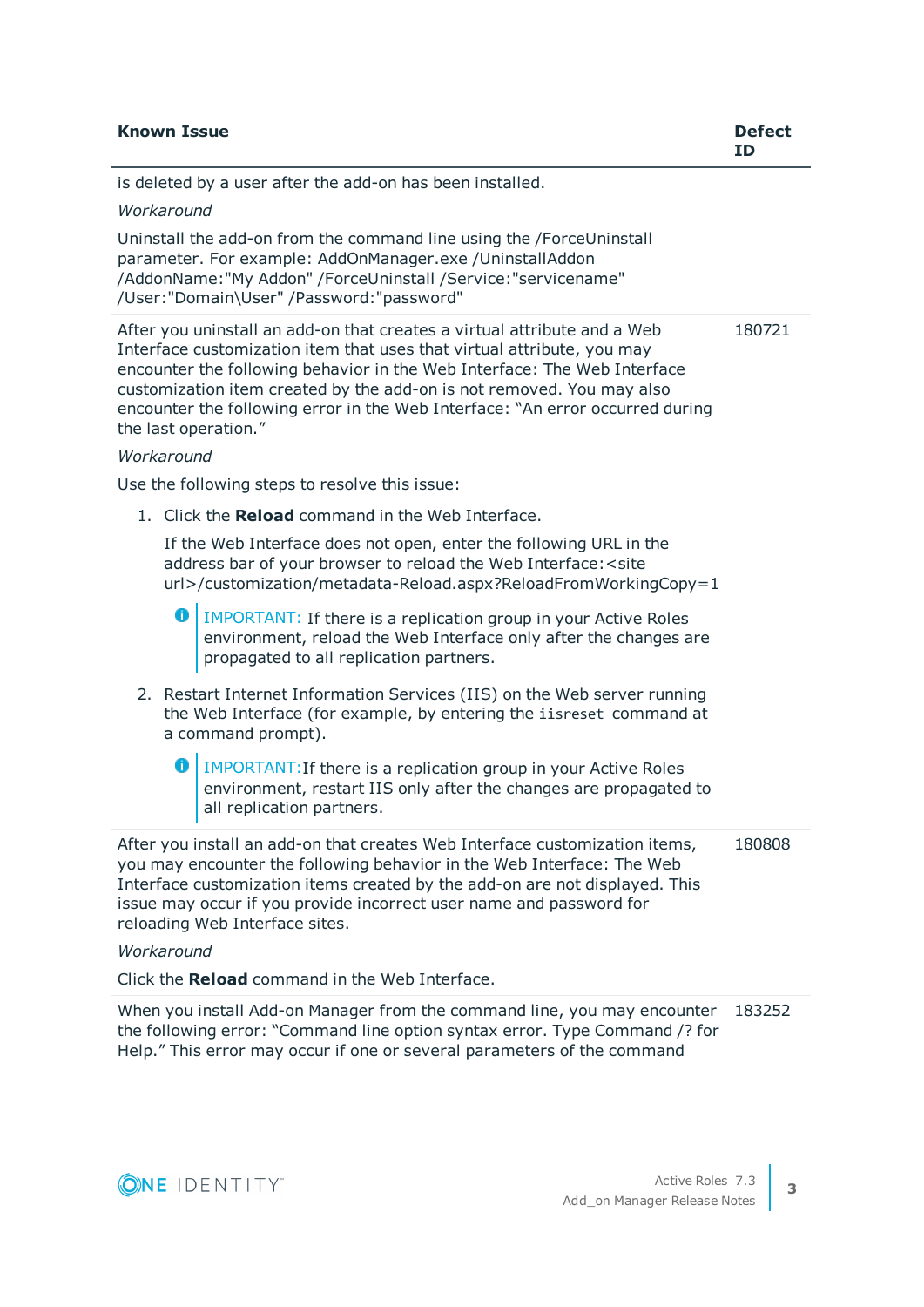contain more than 255 characters.

#### *Workaround*

Edit the command line parameters (for example, the path to a file) so that each parameter is no more than 255 characters long.

### <span id="page-3-0"></span>**System requirements**

Before installing Active Roles Add\_on Manager 7.3, ensure that your system meets the following minimum hardware and software requirements.

#### **Table 2: System Requirements**

| <b>Details</b>                                                                                         |
|--------------------------------------------------------------------------------------------------------|
| Any of the following:                                                                                  |
| $\bullet$ Intel 64 (EM64T)                                                                             |
| $-MD64$                                                                                                |
| 1 GHz processor or faster                                                                              |
| At least 1 GB of RAM                                                                                   |
| At least 100 MB of free disk space                                                                     |
| Any of the following:                                                                                  |
| • Microsoft Windows Server 2008 R2, Standard or Enter-<br>prise edition, Service Pack 1                |
| Microsoft Windows Server 2012, Standard or Datacen-<br>ter edition                                     |
| Microsoft Windows Server 2012 R2, Standard or<br>Datacenter edition                                    |
| • Microsoft Windows 7, Ultimate, Professional or Enter-<br>prise edition, 64-bit (x64), Service Pack 1 |
| • Microsoft Windows 8, Professional or Enterprise edition,<br>64-bit (x64)                             |
| Microsoft Windows 8.1, Professional or Enterprise<br>edition, 64-bit (x64)                             |
| Microsoft Windows Server 2016, Standard or Datacen-<br>ter edition                                     |
|                                                                                                        |

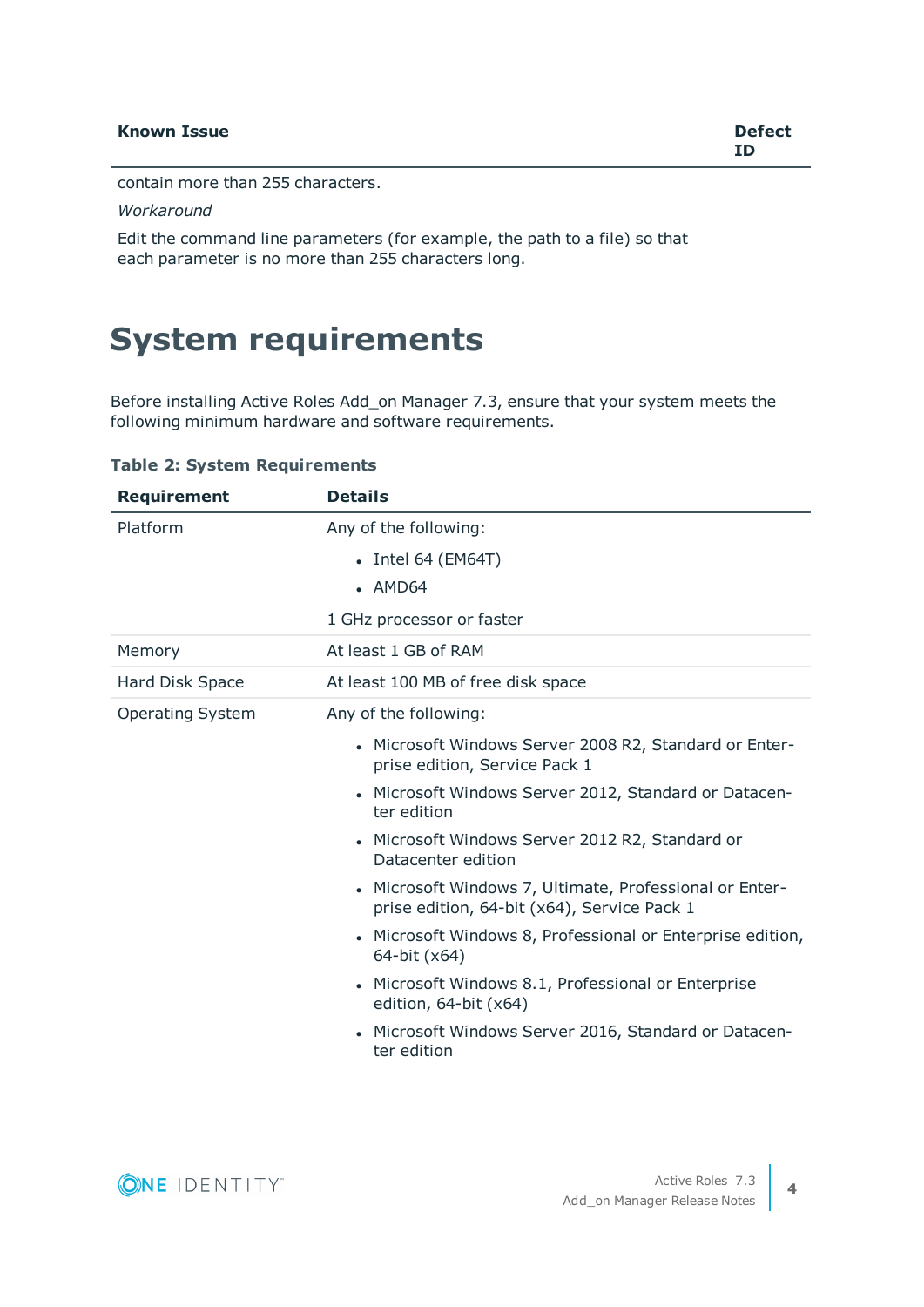| <b>Requirement</b>              | <b>Details</b>                                                       |
|---------------------------------|----------------------------------------------------------------------|
| Microsoft NET<br>Framework      | Microsoft .NET Framework 4.6.2                                       |
| Active Roles Console            | Console (MMC Interface) of Active Roles version 7.3, 64-bit<br>(x64) |
| Microsoft Windows<br>PowerShell | Windows PowerShell 5.1 or later                                      |
| Web Browser                     | Windows Internet Explorer 11.0 or later                              |

## **Upgrade and compatibility**

Active Roles Add\_on Manager 7.3 is compatible with Active Roles 7.3 only. You can install Active Roles Add\_on Manager 7.3 side-by-side with an earlier version of Active Roles Add on Manager on the same computer.

## <span id="page-4-0"></span>**Getting started with Active Roles Add\_ on Manager 7.3**

- Upgrade and installation [instructions](#page-4-1)
- Add-on Manager [command](#page-5-0) line interface
- **.** Using [Add-on](#page-5-1) Editor
- **[Additional](#page-9-0) resources**

### <span id="page-4-1"></span>**Upgrade and installation instructions**

To upgrade Active Roles Add\_on Manager to version 7.3, first upgrade your Active Roles installation to version 7.3, and then use the following instructions to install and configure Active Roles Add\_on Manager 7.3.

#### *To install and configure Add-on Manager*

- 1. Run the Add-on Manager Setup program, and complete the Setup wizard to install Add-on Manager.
- 2. In the configuration wizard that appears after you complete the Setup wizard, choose from the options to specify the Active Roles Administration Service on which you want to use Add-on Manager, and then click **Register**:

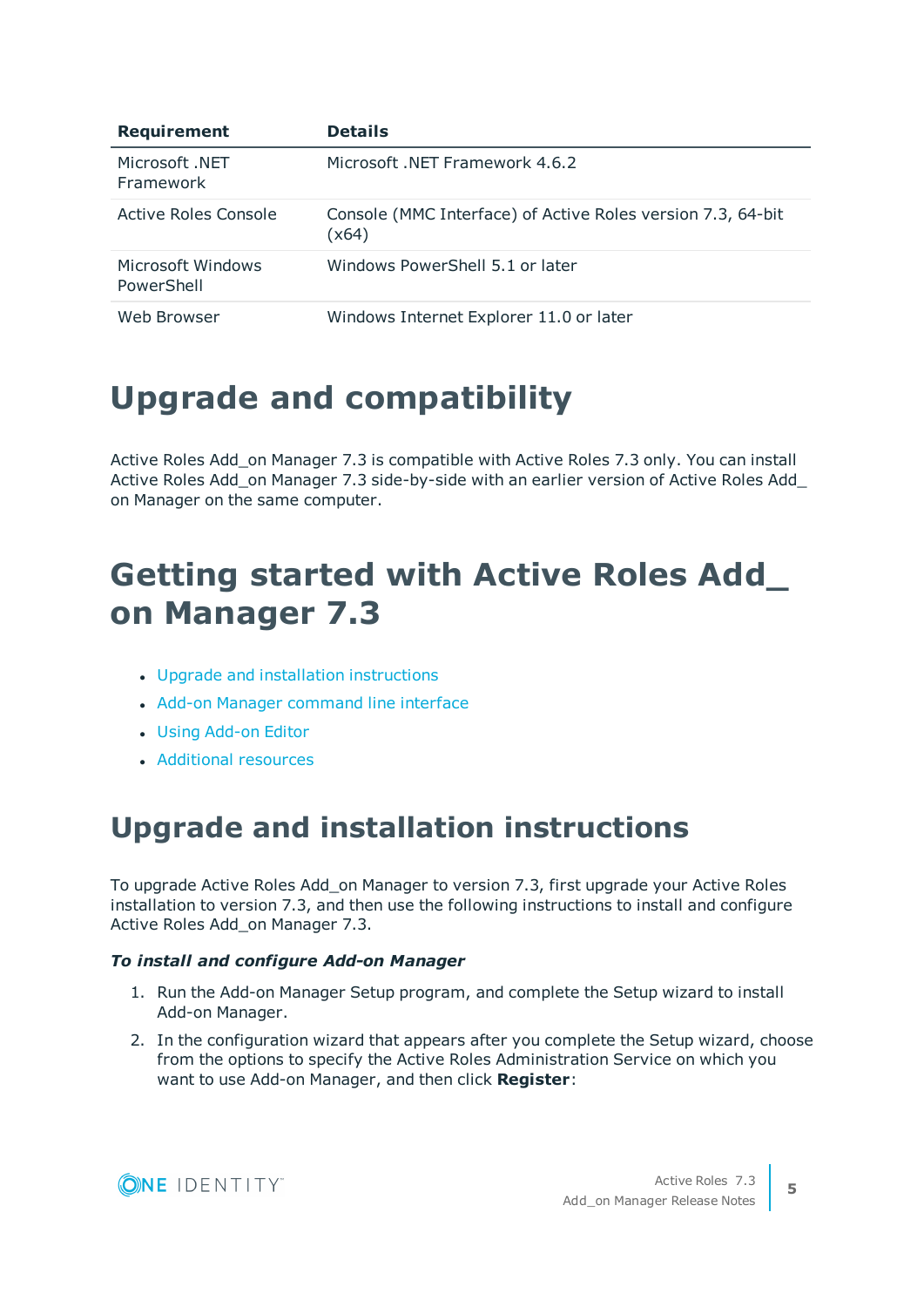- <sup>l</sup> If you choose the **Any available Administration Service** option, the wizard registers Add-on Manager with the nearest Administration Service, connecting to that Administration Service with the credentials of your current logon account. In this case, your current logon account must be Active Roles Admin.
- <sup>l</sup> If you choose the **Administration Service on this computer** option, the wizard registers Add-on Manager with the Administration Service that runs on the computer you specify, connecting to that Administration Service with the user name and password you supply. Ensure that you supply the user name and password of Active Roles Admin.

You can install Active Roles Add\_on Manager 7.3 side-by-side with an earlier version of Active Roles Add\_on Manager on the same computer. Another option is to install Active Roles Add\_on Manager 7.3 on a different computer. If you no longer need the earlier version of Add-on Manager, you can uninstall it from Program and Features in Control Panel.

## <span id="page-5-0"></span>**Add-on Manager command line interface**

You can use Add-on Manager from the command line. For a complete command line reference, switch to the Add-on Manager installation folder at the command prompt and run the following command: **AddOnManager.exe /?**

## <span id="page-5-1"></span>**Using Add-on Editor**

Add-on Editor is a tool for creating and editing add-ons. Add-on Editor creates a functional add-on which you can use immediately after it was created. After Add-on Editor generates an add-on, you can always customize it by adding objects and scripts to your add-on.

### **Creating an add-on**

You can use the following steps to create an add-on:

- 1. To open Add-on Editor, click **Create New** on the Add-on Manager application page in the Active Roles console, or click **Add-on Editor** on the **Start** menu.
- 2. In the **Connect to Administration Service** dialog box, select the Active Roles Administration Service you want Add-on Editor to connect to, and specify a user name and password.
- 3. On the **Create or Edit Add-on** page, select the option **Create a new add-on** and click **Next**.

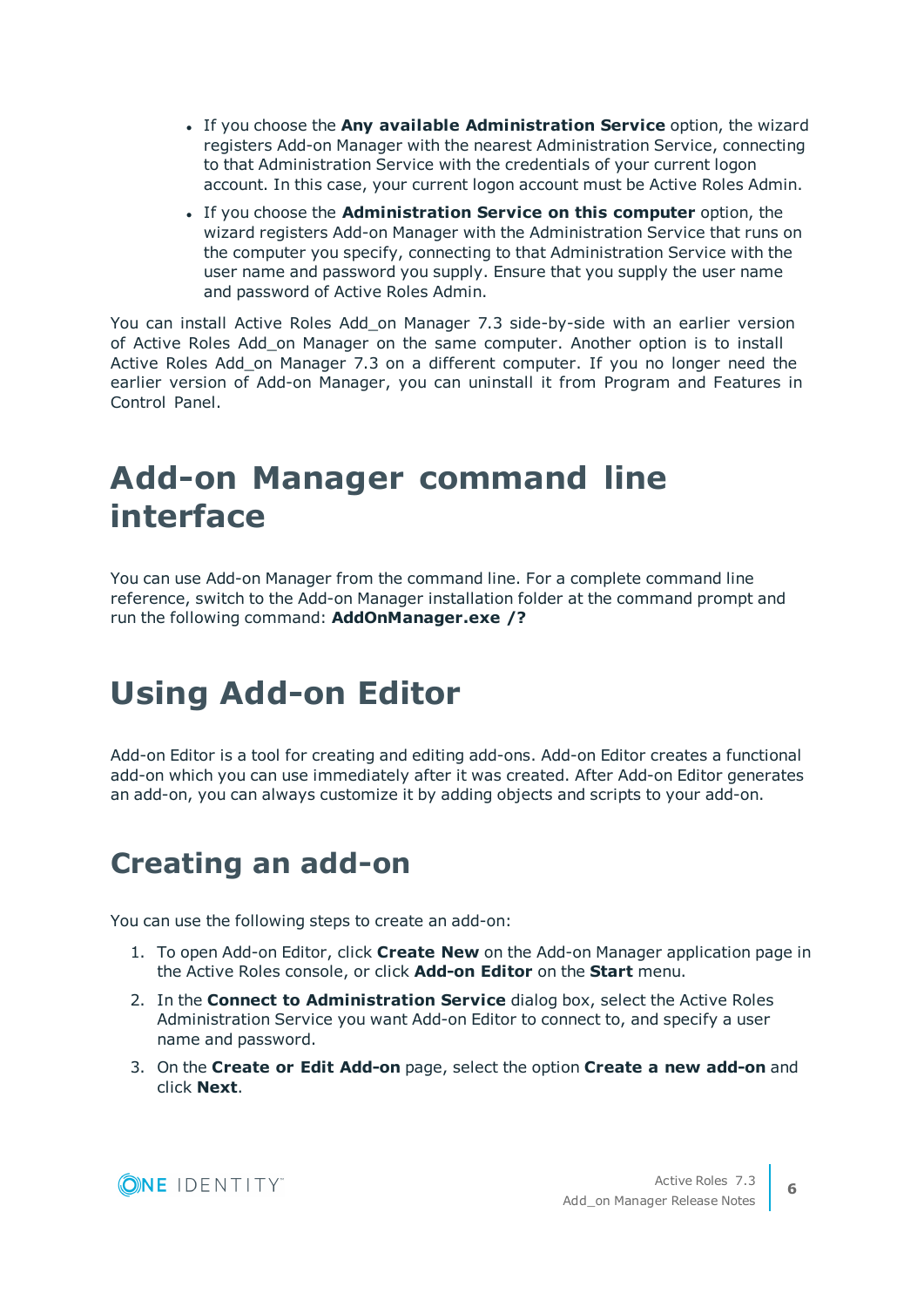- 4. On the **General Add-on Settings** page, fill in the provided text boxes and click **Next**.
- 5. On the **Add-on Objects** page, select Active Roles objects and Web Interface customization items for your add-on:
	- <sup>l</sup> To add Active Roles objects, click **Add Active Roles Objects**. Then, on the **Add Active Roles Objects** page, select check boxes to specify the objects to be included in the add-on, and click **OK**.
	- <sup>l</sup> To add Web Interface customization items, click **Add WI Customization items**. Then, on the **Add Web Interface Customization Items** page, specify the configuration from which you want to export customization items, select check boxes to specify the items to be included in the add-on, and click **OK**.
- 6. Once you have selected add-on objects, click **Next** to continue.
- 7. On the **Save Add-on** page, select the file your add-on will be saved to, and click **Next**.
- 8. On the **Ready to Create Add-on** page, review the settings for your add-on. If you want to specify advanced settings, click the **Advanced** button.
- 9. On the **Advanced Settings** page, configure the following settings for your add-on and click **OK**:
	- **. Show in Raw mode only** Select this check box if you want Add-on Manager to display your add-on only when the Active Roles console is in Raw view mode.
	- **. Show Uninstall link** Select this check box to have Add-on Manager provide the **Uninstall** command for your add-on in the Active Roles console. If you don't select this check box, the only way to uninstall your add-on is by using Add-on Manager command line. For a list of command-line options, type AddOnManager.exe /? at a command prompt.
	- <sup>l</sup> **Show Add-on Configuration page** By default, the add-on title link on the Add-on Manager page opens the **Add-on Details** dialog box. If your add-on has a configuration page, you can configure the add-on title link to open the configuration page. Select the **Show Add-on Configuration page** check box and supply the DN of the application object included in your add-on if you want the add-on title link to open the configuration page for your add-on.
	- <sup>l</sup> **Web Interface customization label** Use this text box to enter the Web Interface customization label. All Web Interface customization items added by this add-on will be marked in the add-on XML by this label. By default, the label consists of the add-on name and version.
	- <sup>l</sup> **Show Web Interface customization link** Select this check box to have Add-on Manager provide the **Web Interface Customization** link for your add-on in the Active Roles console. By clicking that link, you can select Web Interface configurations and sites you want your add-on to customize, and apply customization items to the selected configurations and sites.

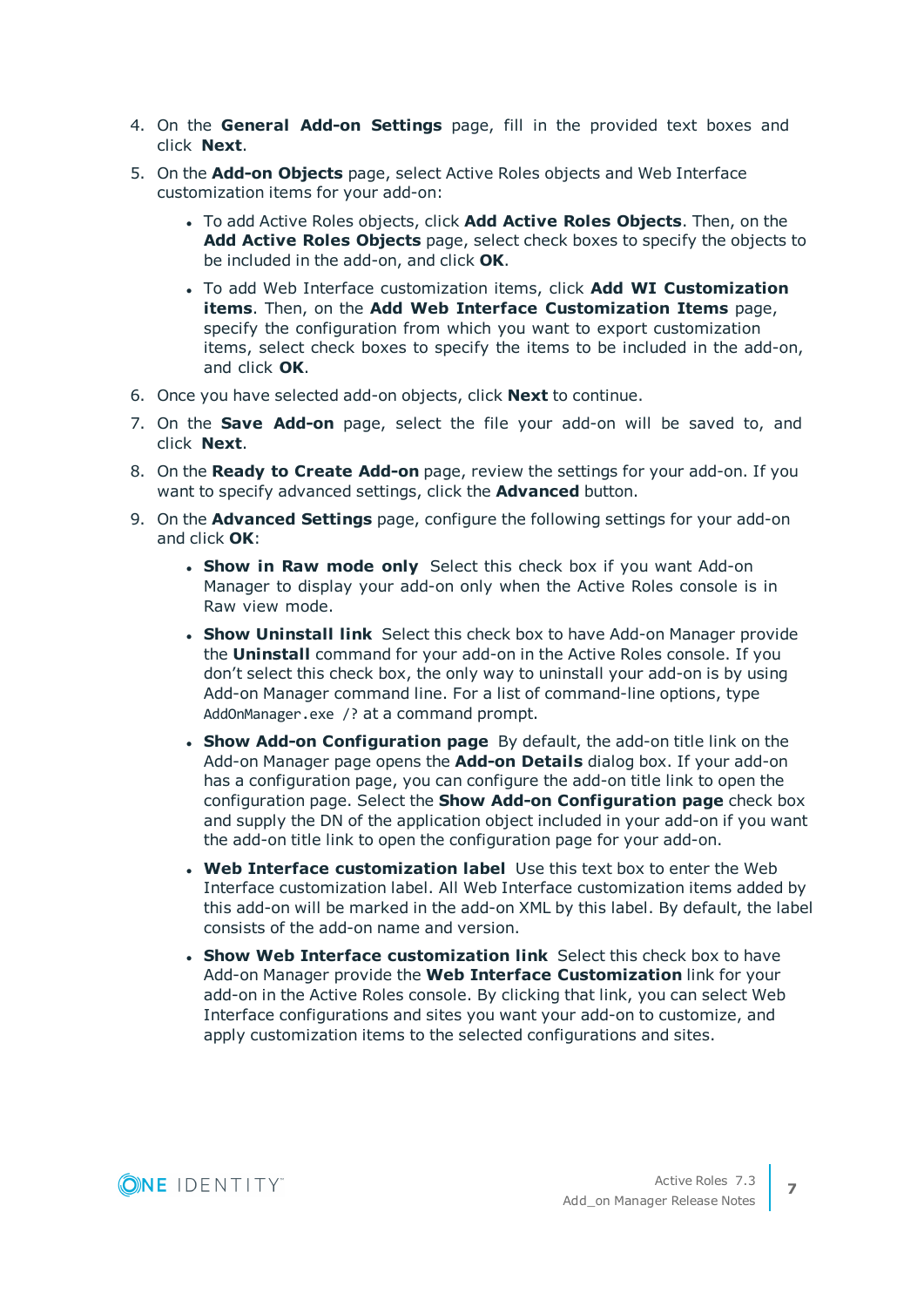- <sup>l</sup> **Apply customization to Site for Administrators** Select this check box for your add-on to apply Web Interface customization items to the Active Roles Web Interface site for Administrators.
- <sup>l</sup> **Apply customization to Site for Help Desk** Select this check box for your add-on to apply Web Interface customization items to the Active Roles Web Interface site for Help Desk.
- <sup>l</sup> **Apply customization to Site for Self-Service** Select this check box for your add-on to apply Web Interface customization items to the Active Roles Web Interface site for Self-Administration.
- **.** In the **System Requirements** area, specify minimum and maximum versions of the Active Roles product supported by your add-on.
- <sup>l</sup> In the **Required add-ons** area, click **Add** to specify add-ons that must be installed before installation of your add-on.
- **Pre-install script** Select this check box to specify a script to run before installing your add-on and enter the script in the text box. Note: Add-on Manager supports only PowerShell scripts.
- **Post-install script** Select this check box to specify a script to run after installing your add-on and enter the script in the text box.
- **Pre-uninstall script** Select this check box to specify a script to run before uninstalling your add-on and enter the script in the text box.
- <sup>l</sup> **Post-uninstall script** Select this check box to specify a script to run after uninstalling your add-on and enter the script in the text box.
- 10. Click **Finish** to create the add-on.

### **Editing an add-on**

You can use the following steps to edit an add-on:

- 1. To open Add-on Editor, click **Create New** on the Add-on Manager application page in the Active Roles console, or click **Add-on Editor** on the **Start** menu.
- 2. In the **Connect to Administration Service** dialog box, select the Active Roles Administration Service you want Add-on Editor to connect to, and specify a user name and password.
- 3. On the **Create or Edit Add-on** page, select the option **Edit the following add-on** and click **Browse** to select the add-on file. Click **Next**.
- 4. On the **General Add-on Settings** page, if necessary, edit the information about your add-on and click **Next**.
- 5. On the **Add-on Objects** page, review Active Roles objects and Web Interface customization items included in your add-on:
	- <sup>l</sup> To add Active Roles objects, click **Add Active Roles Objects**. Then, on the **Add Active Roles Objects** page, select check boxes to specify the objects to

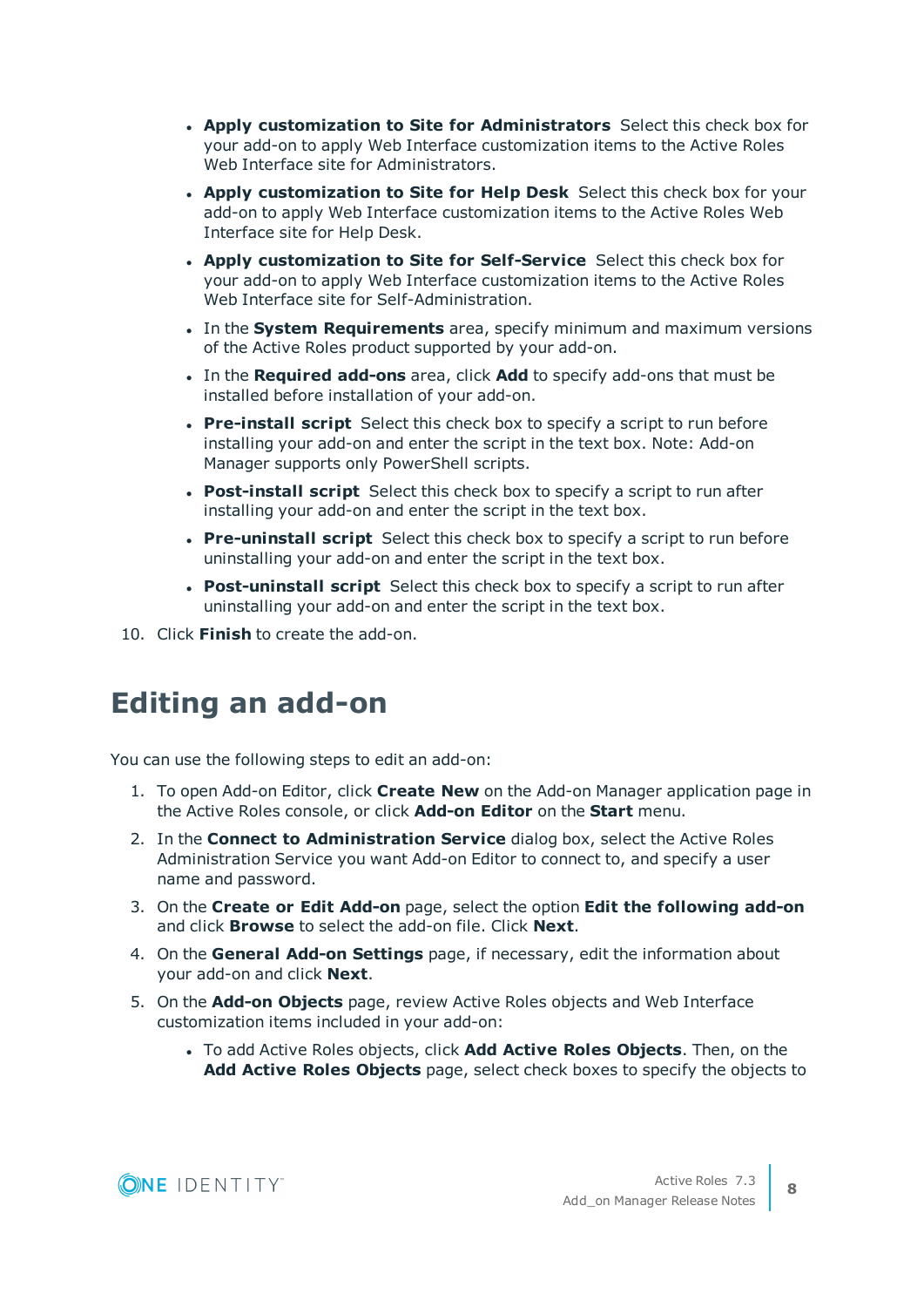be included in the add-on, and click **OK**.

- <sup>l</sup> To add Web Interface customization items, click **Add WI Customization items**. Then, on the **Add Web Interface Customization Items** page, specify the configuration from which you want to export customization items, select check boxes to specify the items to be included in the add-on, and click **OK**.
- 6. Once you have selected add-on objects, click **Next** to continue.
- 7. On the **Save Add-on** page, select the file your add-on will be saved to, and click **Next**.
- 8. On the **Ready to Create Add-on** page, review the settings for your add-on. If you want to specify advanced settings, click the **Advanced** button.
- 9. On the **Advanced Settings** page, configure the following settings for your add-on and click **OK**:
	- **. Show in Raw mode only** Select this check box if you want Add-on Manager to display your add-on only when the Active Roles console is in Raw view mode.
	- **. Show Uninstall link** Select this check box to have Add-on Manager provide the **Uninstall** command for your add-on in the Active Roles console. If you don't select this check box, the only way to uninstall your add-on is by using Add-on Manager command line. For a list of command-line options, type AddOnManager.exe /? at a command prompt.
	- <sup>l</sup> **Show Add-on Configuration page** By default, the add-on title link on the Add-on Manager page opens the **Add-on Details** dialog box. If your add-on has a configuration page, you can configure the add-on title link to open the configuration page. Select the **Show Add-on Configuration page** check box and supply the DN of the application object included in your add-on if you want the add-on title link to open the configuration page for your add-on.
	- <sup>l</sup> **Web Interface customization label** Use this text box to enter the Web Interface customization label. All Web Interface customization items added by this add-on will be marked in the add-on XML by this label. By default, the label consists of the add-on name and version.
	- <sup>l</sup> **Show Web Interface customization link** Select this check box to have Add-on Manager provide the **Web Interface Customization** link for your add-on in the Active Roles console. By clicking that link, you can select Web Interface configurations and sites you want your add-on to customize, and apply customization items to the selected configurations and sites.
	- <sup>l</sup> **Apply customization to Site for Administrators** Select this check box for your add-on to apply Web Interface customization items to the Active Roles Web Interface site for Administrators.
	- <sup>l</sup> **Apply customization to Site for Help Desk** Select this check box for your add-on to apply Web Interface customization items to the Active Roles Web Interface site for Help Desk.

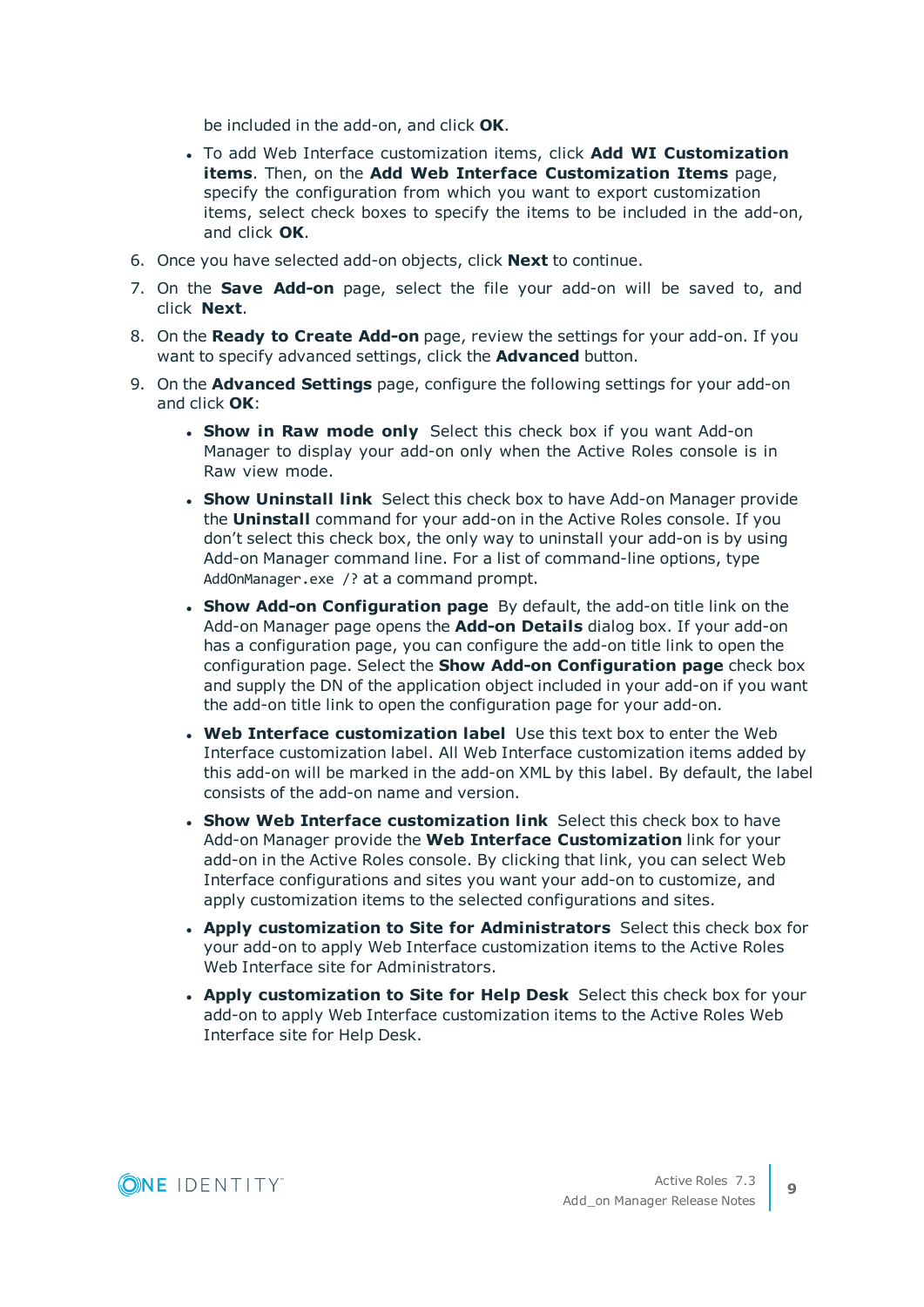- <sup>l</sup> **Apply customization to Site for Self-Service** Select this check box for your add-on to apply Web Interface customization items to the Active Roles Web Interface site for Self-Administration.
- **.** In the **System Requirements** area, specify minimum and maximum versions of the Active Roles product supported by your add-on.
- <sup>l</sup> In the **Required add-ons** area, click **Add** to specify add-ons that must be installed before installation of your add-on.
- **Pre-install script** Select this check box to specify a script to run before installing your add-on and enter the script in the text box. Note: Add-on Manager supports only PowerShell scripts.
- **Post-install script** Select this check box to specify a script to run after installing your add-on and enter the script in the text box.
- **Pre-uninstall script** Select this check box to specify a script to run before uninstalling your add-on and enter the script in the text box.
- **Post-uninstall script** Select this check box to specify a script to run after uninstalling your add-on and enter the script in the text box.
- <span id="page-9-0"></span>10. Click **Finish** to save your change to the add-on.

### **Additional resources**

Join the Active Roles [Community](https://www.quest.com/community/products/one-identity/f/active-roles) to get the latest product information, find helpful resources, test the product betas, and participate in discussions with the Active Roles team and other community members.

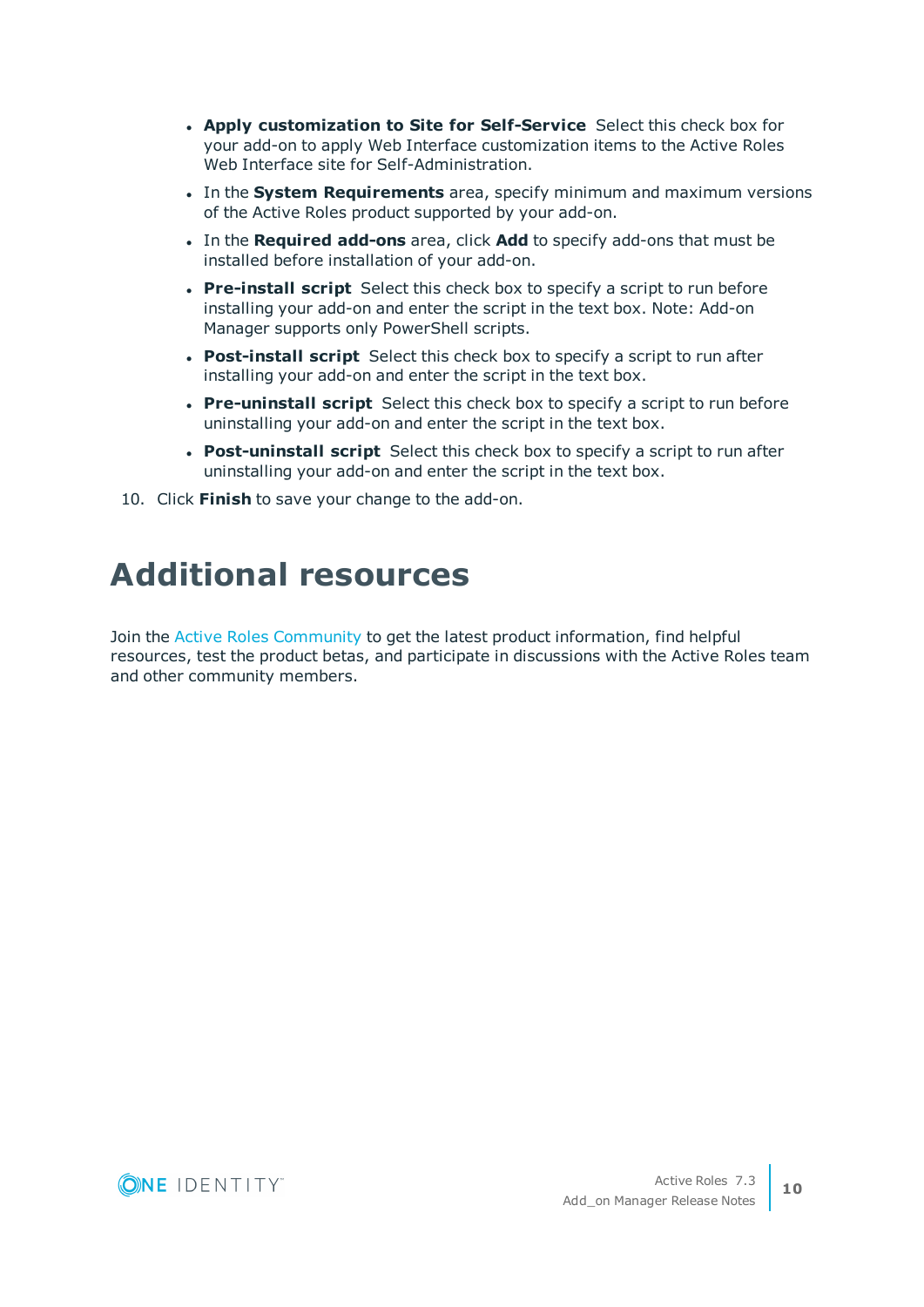### **About us**

## **Contacting us**

For sales or other inquiries, visit <https://www.oneidentity.com/company/contact-us.aspx> or call +1-800-306-9329.

### **Technical support resources**

Technical support is available to One Identity customers with a valid maintenance contract and customers who have trial versions. You can access the Support Portal at [https://support.oneidentity.com/.](https://support.oneidentity.com/)

The Support Portal provides self-help tools you can use to solve problems quickly and independently, 24 hours a day, 365 days a year. The Support Portal enables you to:

- Submit and manage a Service Request
- View Knowledge Base articles
- Sign up for product notifications
- Download software and technical documentation
- View how-to-videos
- Engage in community discussions
- Chat with support engineers online
- View services to assist you with your product

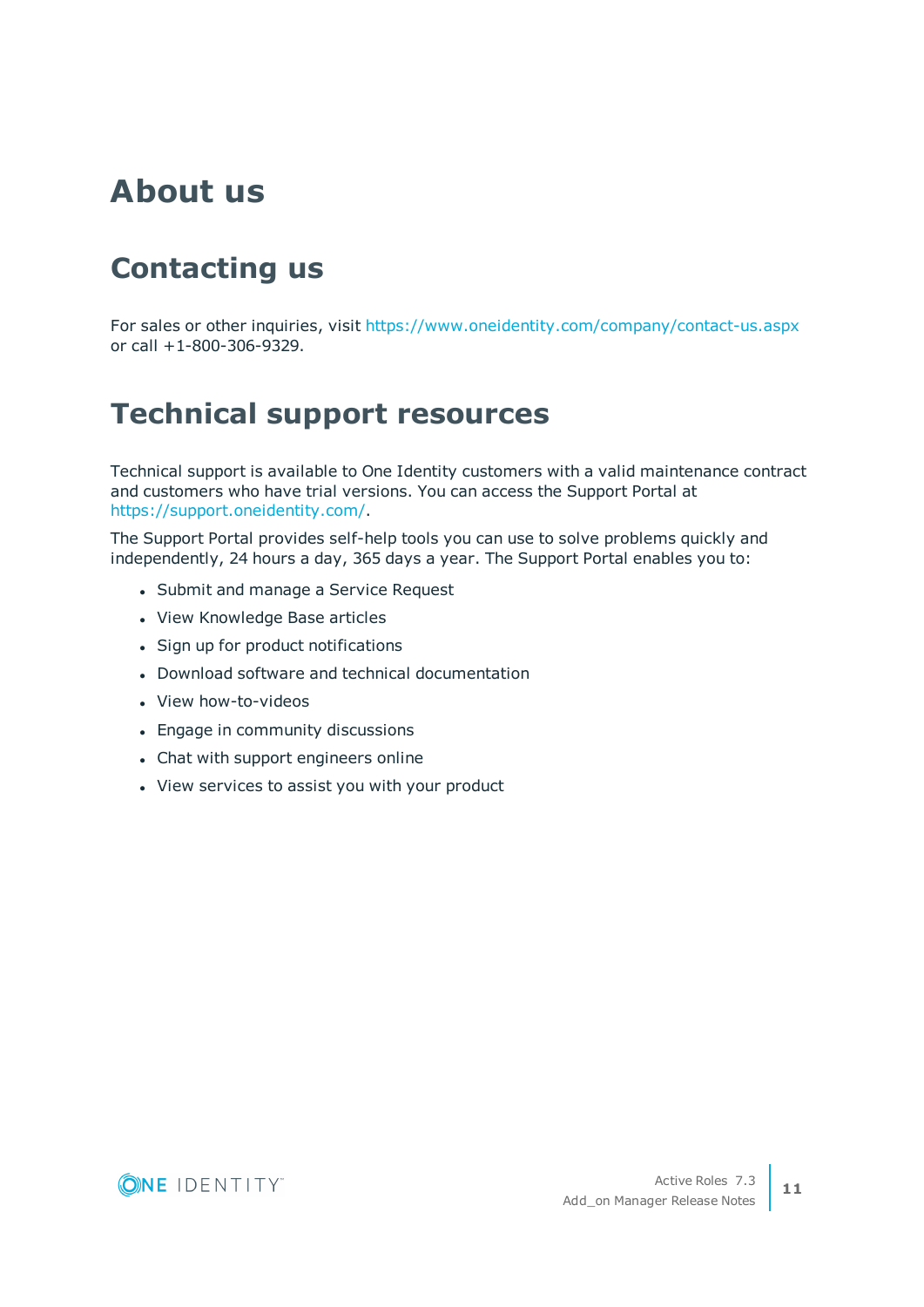#### **Copyright 2018 One Identity LLC.**

#### **ALL RIGHTS RESERVED.**

This guide contains proprietary information protected by copyright. The software described in this guide is furnished under a software license or nondisclosure agreement. This software may be used or copied only in accordance with the terms of the applicable agreement. No part of this guide may be reproduced or transmitted in any form or by any means, electronic or mechanical, including photocopying and recording for any purpose other than the purchaser's personal use without the written permission of One Identity LLC .

The information in this document is provided in connection with One Identity products. No license, express or implied, by estoppel or otherwise, to any intellectual property right is granted by this document or in connection with the sale of One Identity LLC products. EXCEPT AS SET FORTH IN THE TERMS AND CONDITIONS AS SPECIFIED IN THE LICENSE AGREEMENT FOR THIS PRODUCT, ONE IDENTITY ASSUMES NO LIABILITY WHATSOEVER AND DISCLAIMS ANY EXPRESS, IMPLIED OR STATUTORY WARRANTY RELATING TO ITS PRODUCTS INCLUDING, BUT NOT LIMITED TO, THE IMPLIED WARRANTY OF MERCHANTABILITY, FITNESS FOR A PARTICULAR PURPOSE, OR NON-INFRINGEMENT. IN NO EVENT SHALL ONE IDENTITY BE LIABLE FOR ANY DIRECT, INDIRECT, CONSEQUENTIAL, PUNITIVE, SPECIAL OR INCIDENTAL DAMAGES (INCLUDING, WITHOUT LIMITATION, DAMAGES FOR LOSS OF PROFITS, BUSINESS INTERRUPTION OR LOSS OF INFORMATION) ARISING OUT OF THE USE OR INABILITY TO USE THIS DOCUMENT, EVEN IF ONE IDENTITY HAVE BEEN ADVISED OF THE POSSIBILITY OF SUCH DAMAGES. One Identity make no representations or warranties with respect to the accuracy or completeness of the contents of this document and reserves the right to make changes to specifications and product descriptions at any time without notice. One Identity do not make any commitment to update the information contained in this document.

If you have any questions regarding your potential use of this material, contact:

One Identity LLC.

Attn: LEGAL Dept

4 Polaris Way

Aliso Viejo, CA 92656

Refer to our Web site [\(http://www.OneIdentity.com](http://www.oneidentity.com/)) for regional and international office information.

#### **Patents**

One Identity is proud of our advanced technology. Patents and pending patents may apply to this product. For the most current information about applicable patents for this product, please visit our website at [http://www.OneIdentity.com/legal/patents.aspx.](http://www.oneidentity.com/legal/patents.aspx)

#### **Trademarks**

One Identity and the One Identity logo are trademarks and registered trademarks of One Identity LLC. in the U.S.A. and other countries. For a complete list of One Identity trademarks, please visit our website at [www.OneIdentity.com/legal.](http://www.oneidentity.com/legal) All other trademarks are the property of their respective owners.

#### **Legend**

- **WARNING: A WARNING icon indicates a potential for property damage, personal injury, or death.**
- **CAUTION: A CAUTION icon indicates potential damage to hardware or loss of data if instructions are not followed.**
- IMPORTANT, NOTE, TIP, MOBILE, or VIDEO: An information icon indicates supporting information.